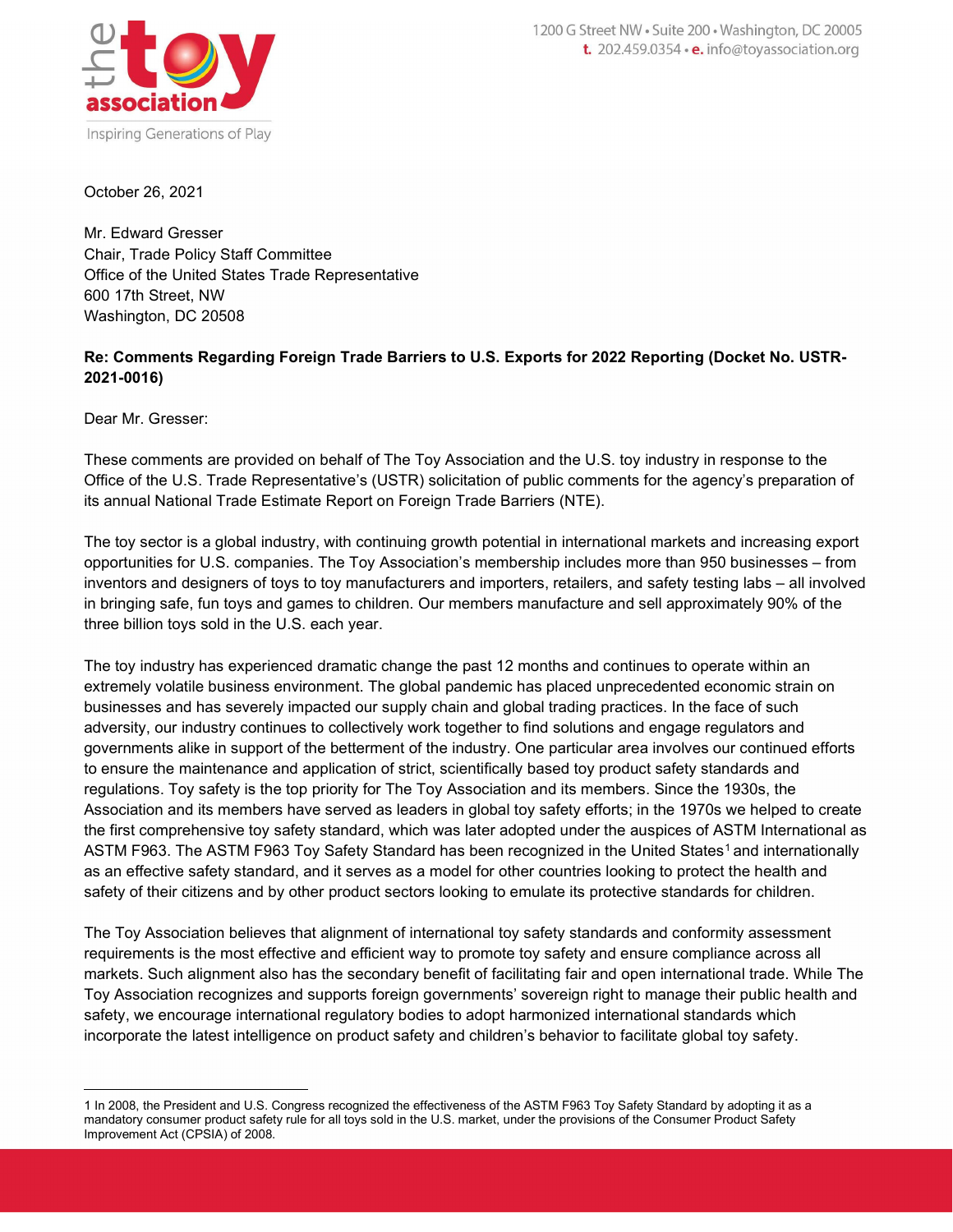Comments - Foreign Trade Barriers to U.S. Exports for 2022 (Docket No. USTR-2021-0016) The Toy Association October 26, 2021 Page 2 of 12

For toys, effective international standards for safety already exist. Alignment with these standards can reduce compliance costs, as well as costs associated with manufacturing, administration, and testing. These reduced costs and increased efficiencies result in lower product prices for consumers, more open markets among nations and greater product availability and choice. However, unfortunately, in carrying out our mission to promote greater access to safe, quality toys for children across the globe, we have encountered frequent use of technical trade barriers as a means of restricting imports by a number of governments. In some cases, these requirements have only a tenuous connection to safety, while in other cases, well-intentioned measures are unduly onerous without a corresponding safety benefit.

In support of USTR's effort to prepare its annual National Trade Estimate Report on Foreign Trade Barriers report, we have provided a summary of select existing and proposed actions by international governments, which pose significant concern to the U.S. toy industry as technical barriers to trade. As explained in detail below, these measures are inconsistent with the commitments and obligations of each country under the World Trade Organization (WTO) Agreement on Technical Barriers to Trade (TBT) because they create "unnecessary obstacles to international trade" and are "more strict than necessary"— while providing little or no added health or safety benefit.

We appreciate this opportunity to provide comments for consideration by USTR for inclusion in the annual NTE Report.

#### India

India has become one of the most difficult markets for the U.S. toy industry. With a draconian Quality Control Order for toys and a 200 percent increase in tariff on imported toys, the Indian government has effectively created a de facto ban on all toy imports.

### Draft Quality Control Order on Toys

In April 2019, the Bureau of Indian Standards (BIS) issued a draft Quality Control Order (Control Order or QCO) to require toys to bear a "standard mark" that would certify that the toy conforms to applicable Indian standards. To obtain a standard mark, the applicant must register the product in question by brand and model number, make a self-declaration of conformity, submit test reports to BIS for consideration and submit an application -- all prior to the conduct of an on-site audit and verification testing by BIS. Should BIS approve the application and grant a license for the product to carry the standard mark, the mark must include the license number associated with issuance of the mark. Separate mark applications must be made for separate brands and models of product, even if they are manufactured with the same equipment in the same facility under similar manufacturing processes. The license number and reference standard must be printed on each mark, requiring special packaging and/or labeling. At each phase of this multi-step process, payment of a fee is also required.

The Toy Association has provided BIS with a detailed account of its concerns with the QCO. However, despite, repeated points of engagement with BIS, the QCO was still implemented without amendment on January 1, 2021. The most pressing issue for our industry persists, specifically the requirement for on-site factory audits that must be conducted only by an Indian Government representative no matter where the factory is located internationally.

The on-site factory audits and verification testing requirement is onerous, unnecessary, expensive, and virtually impossible to satisfy (even during pre-pandemic conditions). Such audits are also unnecessary and the failure to provide alternatives is inconsistent with international product safety practices such as ISO 17067. Additionally, verification testing must be performed by a lab accredited by the Indian accreditation body, only a few of which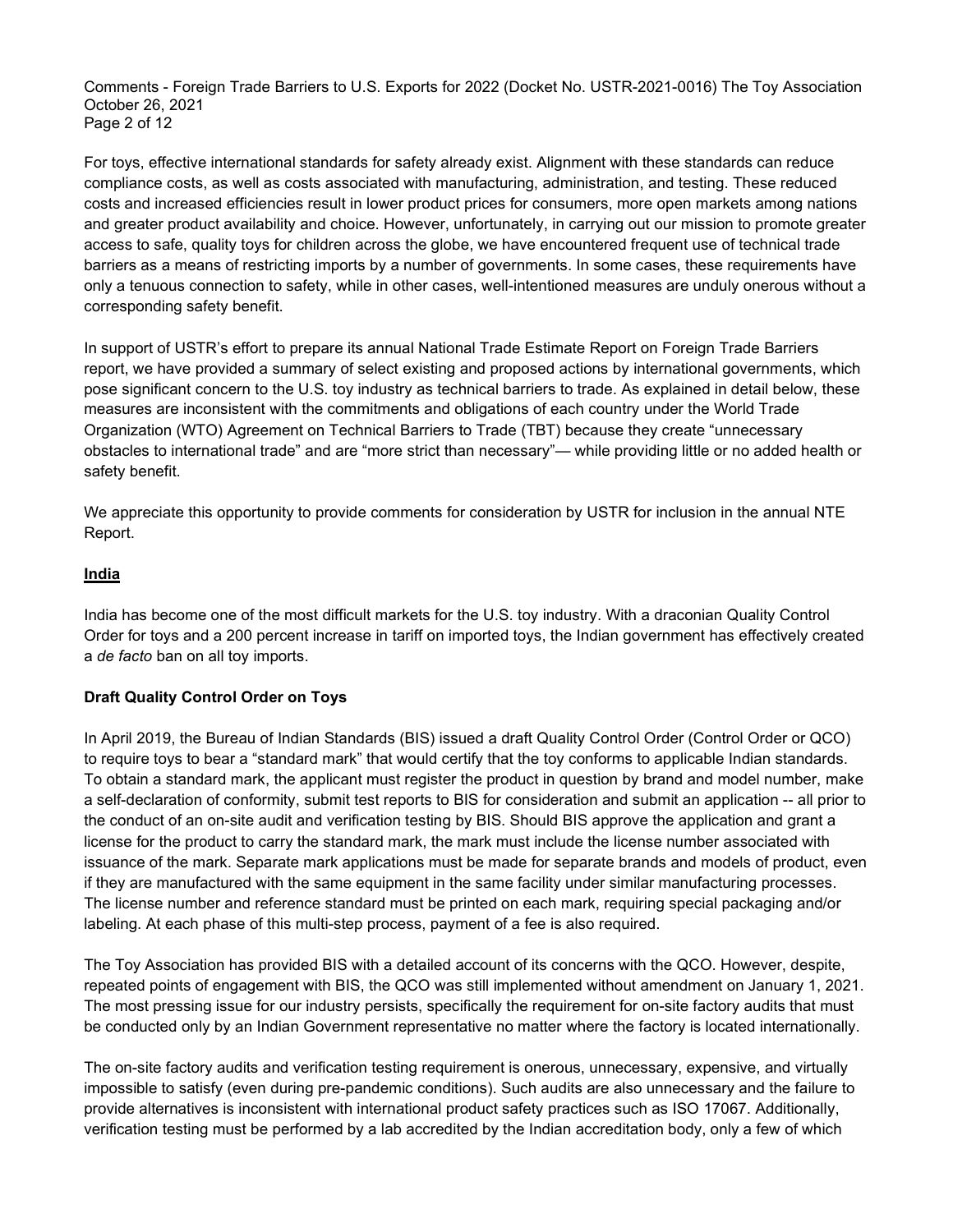Comments - Foreign Trade Barriers to U.S. Exports for 2022 (Docket No. USTR-2021-0016) The Toy Association October 26, 2021 Page 3 of 12

exist outside of India. In contrast, international safety norms allow product testing to be done by any laboratory accredited to international standards by an accreditation body that is an ILAC-MLA signatory. Further, because costs of the on-site audit, including travel to and from the factory by Indian government auditors must be paid by the manufacturer, the on-site audit requirement treats domestic manufacturers more favorably than foreign ones.

The pandemic has clearly had a major impact on the practical application for on-site factory inspections. In response, The Toy Association has been advocating for virtual inspections; however, BIS officials have not voiced interest in such a proposal. The toy industry remains very concerned with India's QCO. We have sought ways to bridge the gap with the compliance challenges, but to no avail. Effectively, BIS has developed a system that prohibits the importation of safe toy product from entering the country. However, to meet consumer demand, we understand that counterfeit and non-compliant toy product have found their way into the Indian market through different channels, a development directly attributable to the QCO and which could come with serious health and safety concerns. Despite limited dialogue from the Indian Government, the toy industry is still eager to find a resolution with BIS. We are grateful for USTR's advocacy on our behalf before the WTO TBT Committee and appreciate its continued effort.

## India Tariff on Toys

Last year, the Government of India (GOI) announced an increase on toy tariffs from 20 to 60 percent (22 to 66 percent when including GST). The 200 percent tariff increase was implemented with immediate effect. The increased toy tariff is among the highest tariff increases enacted in India's annual budget and establishes India as the country with, by far, the highest tariff for toys in the world.

The tariff (in addition to the QCO) makes it cost-prohibitive and practically impossible for the world's toy manufacturers to sell imported toys in India – and these measures may be counterproductive to consumer safety. As a result, safe, quality toys have almost become a luxury item for India's children. Additionally, as noted above, these import restrictions have prompted an increase in smuggled and counterfeit products, given that India imports about 85% of its toys. Counterfeit toys often do not meet safety standards, and as a result, increase safety and health risks to children.

### Kingdom of Saudi Arabia

## Saudi Arabian Standards Organization (SASO) SALEEM SABER Certification and Conformity Assessment System

The U.S. toy industry remains concerned about the implementation of SALEEM SABER (SABER), the electronic certification and conformity assessment system by SASO. The SABER system went into effect in January 2018, and SASO began enforcing the SABER system for different categories of imported goods in June 2018. SASO implemented SABER for the import of toys in April 2019; following a transition period, the system became mandatory for all imported toys in October 2020. The transition phase of the SABER system has proven cumbersome, expensive and time consuming, consistent with the concerns the industry has raised on this issue since its inception.

Beyond the SABER system, toy manufacturers and importers must also obtain a Gulf Conformity Tracking System (GCTS) product symbol, which confirms the toy has been certified for the marketplace. When the Saudi SABER system is combined with the requirements set by the Gulf Standardization Organization (GSO) for compliance under its GCTS regime, toy manufacturers and importers are left with managing a expensive,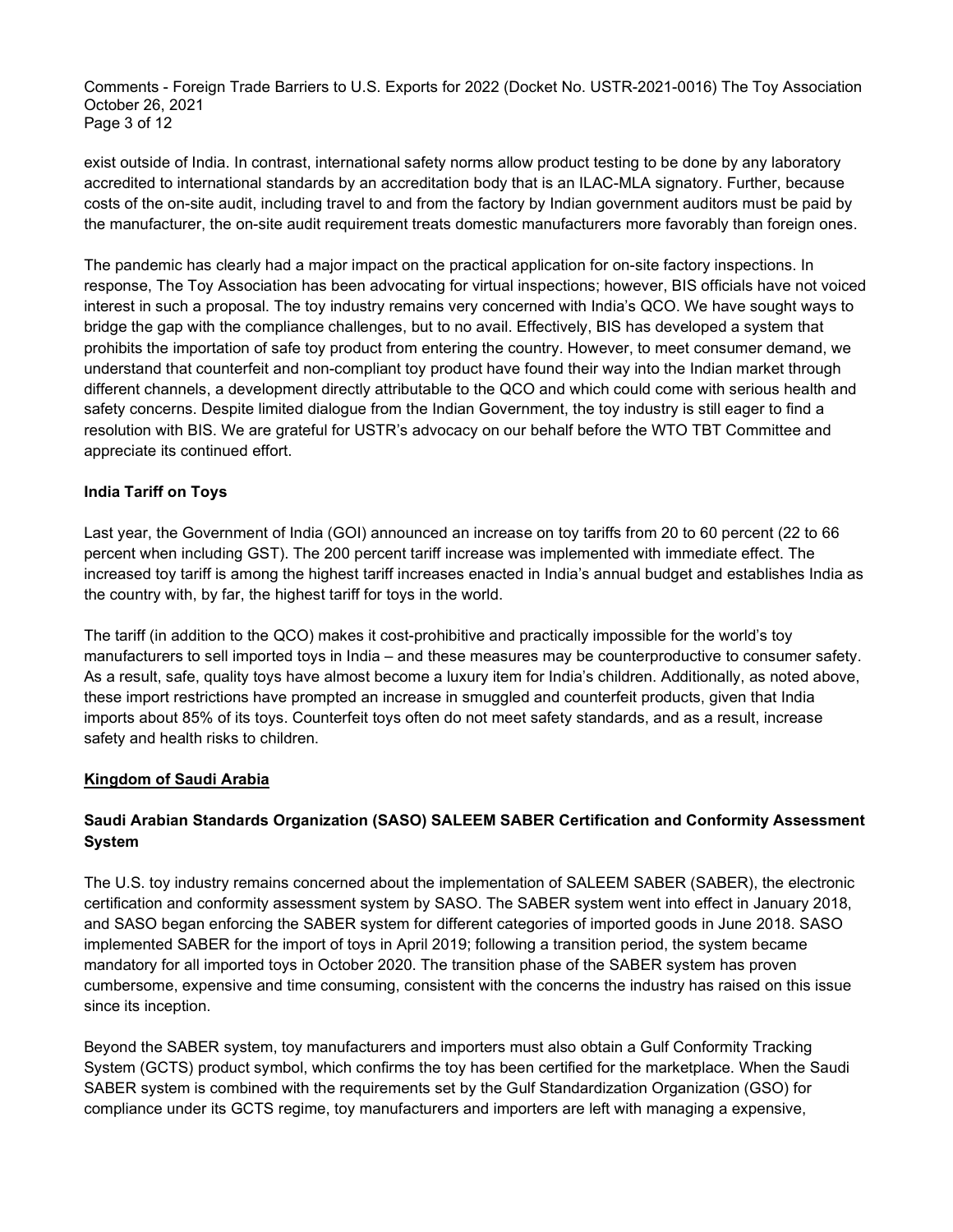Comments - Foreign Trade Barriers to U.S. Exports for 2022 (Docket No. USTR-2021-0016) The Toy Association October 26, 2021 Page 4 of 12

complex and unnecessary administrative compliance regime for imported toys. Among some of the problems our members continue to face are:

- SASO has delegated responsibility for conformity assessment to Notified bodies (NBs) certified by SASO; these NBs have applied requirements for physical samples of products inconsistently, in some cases requiring physical samples of all products in a group to be tested while in others only requiring representative samples. Recognizing some of the issues, GSO created a 'toy categorization document' published in June 2020. However, toy manufacturers continue to voice concern that NBs still frequently request physical samples of all products in a group, and not only of the representative items as detailed by the GSO Guidance.
- Members have also reported that NBs charge companies to decide which item will be the representative one, then they check if the group has valid test reports or documentation companies need to provide, and only then they choose the representative item. This is an unnecessarily complex procedure, reducing speed to market, adding costs and burden but not adding any additional safety.

We appreciate that SASO officials have acknowledged that the NBs should be more consistent and have recognized that they may be operating with self-serving incentives to utilize the system to generate unnecessary fees. However, for over a year we have repeatedly sought clarification between SASO and the NBs to address our concerns but to no avail. We believe SASO should enforce greater oversight on the notified bodies to ensure that they are consistent in their application of the conformity assessment requirements and refrain from imposing unnecessary requirements and/or costs on importers. We have been urging SASO to monitor the notified bodies closely and proactively to ensure that they are consistent and transparent in administering the conformity assessment requirements.

### Indonesia

## Indonesia National Standard and Technical Specification for Toys (SNI Regulation 24/M-IND/PER/4/2013) (SNI Regulation)

Indonesia's Ministry of Industry (MoI) decree on the SNI Regulation went into effect in April 2014 and continues to persist as a major barrier to the export of toys to the country. We appreciate USTR's continued advocacy on behalf of the U.S. toy industry since this issue first arose in 2012. Unfortunately, the toy industry continues to be adversely affected by the overly restrictive and discriminatory aspect of the regulation. Among the most egregious features of the SNI Regulation is its original requirement that each lot of imported toys was to be tested, while domestic toys would only be sampled and tested once every six months. While continued advocacy to the MoI resulted in the addition of an alternate conformity assessment process for imports (modeled on ISO 17067 Scheme 5), that process is not workable for all toy manufacturers and significant problems remain. These include: undue restrictions on which laboratories are authorized to conduct toy testing; restrictive certification and marking requirements; onerous documentation requirements; restrictive factory audit requirements; and unreasonable and/or vague restrictions on certain substances.

A more recent problem is a new requirement that limits who can conducts the evaluation of foreign factories under the SNI Regulation and, in particular, who can pull requisite samples. Indonesia is now requiring that those individuals be of Indonesian nationality, have a residency status in the country and be fluent in Bahasa. These requirements do not bring any value to the quality of safety checks and, in many cases, have served to severely delay the importation process.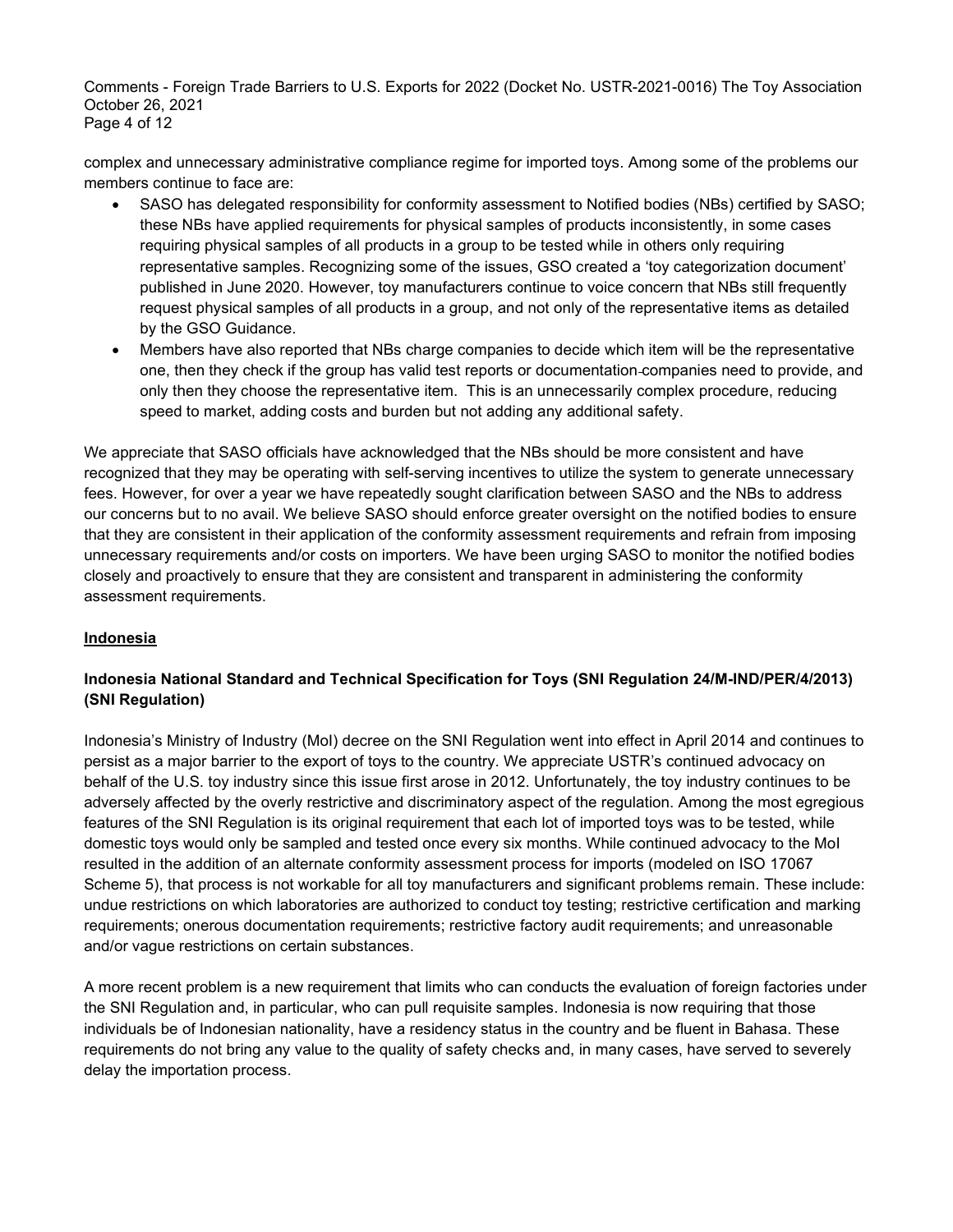Comments - Foreign Trade Barriers to U.S. Exports for 2022 (Docket No. USTR-2021-0016) The Toy Association October 26, 2021 Page 5 of 12

The regulation contains several requirements inconsistent with Indonesia's obligation under the WTO Agreement on Technical Barriers to Trade because they create unnecessary obstacles to international trade and are stricter than necessary.

### European Union

### Titanium Dioxide

The European Union (EU) Commission (EC) has adopted a provision, the 2018 Adaptation to Technical and Scientific Progress (ATP), to amend the EU Regulation (EC) No. 1272/2008 on the Classification, Labelling and Packaging of Substances and Mixtures regulation (CLP) to include titanium dioxide as a category 2 carcinogen. This change has been finalized by the EC and the European Parliament and will require classification and labeling of products for titanium dioxide on the basis that it poses a carcinogenic hazard when inhaled. The provision took effect on October 1, 2021.

This creates a specific issue for the toy industry, however, in that the EU Toy Safety Directive (2009/48/EC) prohibits the use in toys of any substance which is classified under the CLP regulation as "carcinogenic, mutagenic, or reprotoxic".

The U.S. toy industry appreciates USTR's raising this issue with the EU at the WTO's TBT Committee meetings since 2019. At this time, our industry is hopeful for a derogation being issued by the EC. It is understood an appointed panel of scientists are reviewing the eligibility for allowing this derogation, which we hope will ease the proposed unnecessary burden on toys. However, until such time the derogation is issued, we remain concerned with the pending policy being implemented.

As we have outlined to USTR before, without accommodation, the EU's ATP provision will have a significant damaging effect on the toy industry, without corresponding benefits to safety, as explained in detail below:

- Titanium dioxide, an inert mineral, has widespread safe uses, including in paints, coatings, printing inks, plastics, cosmetics, food and feedstuffs, textiles, rubber and pharmaceuticals. Classifying titanium dioxide as a Category 2 carcinogen under the CLP, which would require product labeling to that effect on a host of downstream products, would be out of proportion to the potential risk posed by the substance, inconsistent with international standards on classification and labeling schemes such as the UN Globally Harmonized System and cause significant disruptions to trade without corresponding benefits.
- While it is possible that some uses of titanium dioxide could present a risk to health, such as in the case of respirable small particles, the potential risk from uses of titanium dioxide in toys is exceedingly remote. When used in toy materials, titanium dioxide is typically used in plastics, rubber, paints, and coatings as a white pigment and opacifier. There is no reasonable risk of inhalation with such uses, and there is no scientific basis to regard the use of titanium dioxide as hazardous in such applications.
- As currently proposed, the ATP would impose labeling mandates on liquid mixtures containing more than 1% titanium dioxide with particle size of less than 10µm. It would also mandate warnings on solid mixtures containing greater than 1% titanium dioxide, regardless of particle size. Unfortunately, a quirk in the EU Toy Safety Directive (TSD), specifically the Carcinogen, Mutagen, and Reprotoxin (CMR) restriction, prohibits the toy industry from warning by labeling but instead prohibits from using more than 1% or more of titanium dioxide in toys – even in the case of items in which there is no conceivable use that could result in respirable particles, such as in liquids that are not intended or likely to be sprayed or in solid mixtures.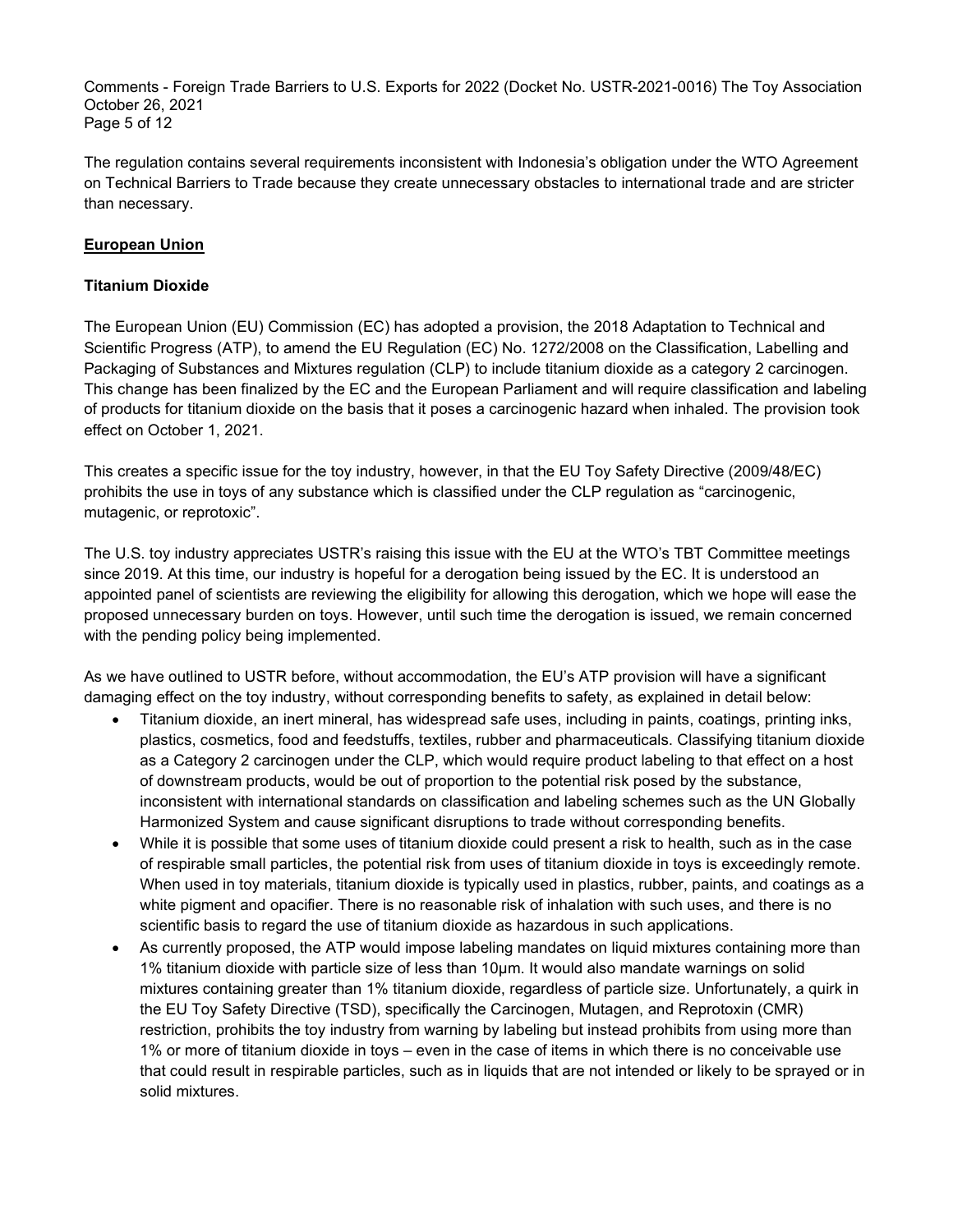Comments - Foreign Trade Barriers to U.S. Exports for 2022 (Docket No. USTR-2021-0016) The Toy Association October 26, 2021 Page 6 of 12

## EU Member State Labeling

In the last year, we have been confronted with a concerning trend of divergent national packaging labelling and information requirements across several EU member states. This not only counters the work underway at the EU level to create a common internal market and a harmonized approach to waste collection and sorting, but it is resulting in major disruptions for importers. These national labelling and information requirements force companies to create several iterations of their packaging to comply or to use stickers to add or cover certain markings. In addition to costs and operational impacts on production lines, these national measures can also have a negative impact on the size of packaging and its recyclability and can further confuse consumers.

Examples of divergent national labelling initiatives include:

- **France "Green Dot"**  $2$  The Government of France has issued a decree prohibiting the usage of the "Green Dot" on products and their packaging in France; however, this decree is currently being reevaluated. The Green Dot is a widely recognized symbol in many European countries (and elsewhere) which signifies that for each piece of packaging, a financial contribution has been paid to a national packaging recovery organization. As part of its original proposal, France intended to impose a penalty on companies that sell products with the Green Dot on the packaging even though the Green Dot is mandatory in other European countries. Precisely because of this, France's prohibition on use of the Green Dot would put product manufacturers and retailers, including those in the toy industry, in the difficult position of navigating and complying with contradictory packaging requirements in Europe, having to segregate specific products for the French market to ensure that they do not carry the Green Dot, while risking potential penalties. Penalizing the use of the Green Dot on the part of France seems counterproductive to a genuine interest in encouraging and fostering environmentally responsible practice. As of writing, the French Council of State has temporarily suspended this initiative, meaning the scheduled imposition of fines for using the Green Dot that had been scheduled for April 1, 2021, has been deferred. However, a final decision still needs to be made by the Council of State. Until such time that this policy is fully rescinded, it remains a concern for our industry.
- France Triman<sup>3</sup> In February 2020, France adopted Law 2020-105 (Triman), for the purpose of discouraging waste and requiring all products that generate waste, including toys, to be labeled on the product packaging with the Triman logo and waste sorting instructions for the packaging and product itself. On June 29, 2021, the French authorities adopted the decree implementing the provisions on the Triman logo and the sorting instructions. Producer responsibility organizations have had three months to present proposals for defining the sorting instructions that will need to be affixed to product packaging, after which there will be a 12-month transition period. Sorting instructions are not harmonised across the EU. While The Toy Association supports the goal of reducing waste and promoting recycling, it is unnecessary and burdensome to require the Triman logo and sorting instructions to be included on product packaging. This will require toy manufacturers and importers to segregate, package and label specific products for France, in contrast to other EU member states, leading to delays, unnecessary costs and supply chain challenges.
- $\bullet$  Italy<sup>4</sup> Italy has introduced a requirement that alphanumerical codes be placed on all packaging and, for packaging to consumers, that waste sorting instructions be placed on packaging as well. As the sorting instructions are not harmonised across the EU, this information could be confusing for consumers and

 $2$  Decree of November 30, 2020 relating to signs and markings that may lead to confusion on the rule for sorting or bringing in waste from the product and Decree of December 25, 2020 amending the decree of November 29, 2016 relating to the approval procedure and laying down specifications for eco-organizations in the household packaging sector.

<sup>3</sup> Article 17 of the Law 2020-105 regarding a Circular Economy and the Fight against Waste and Draft decree on consumer information symbols indicating the sorting rule for waste resulting from products subject to the principle of extended producer responsibility. 4 Legislative decree nº 116 of 3 September 2020.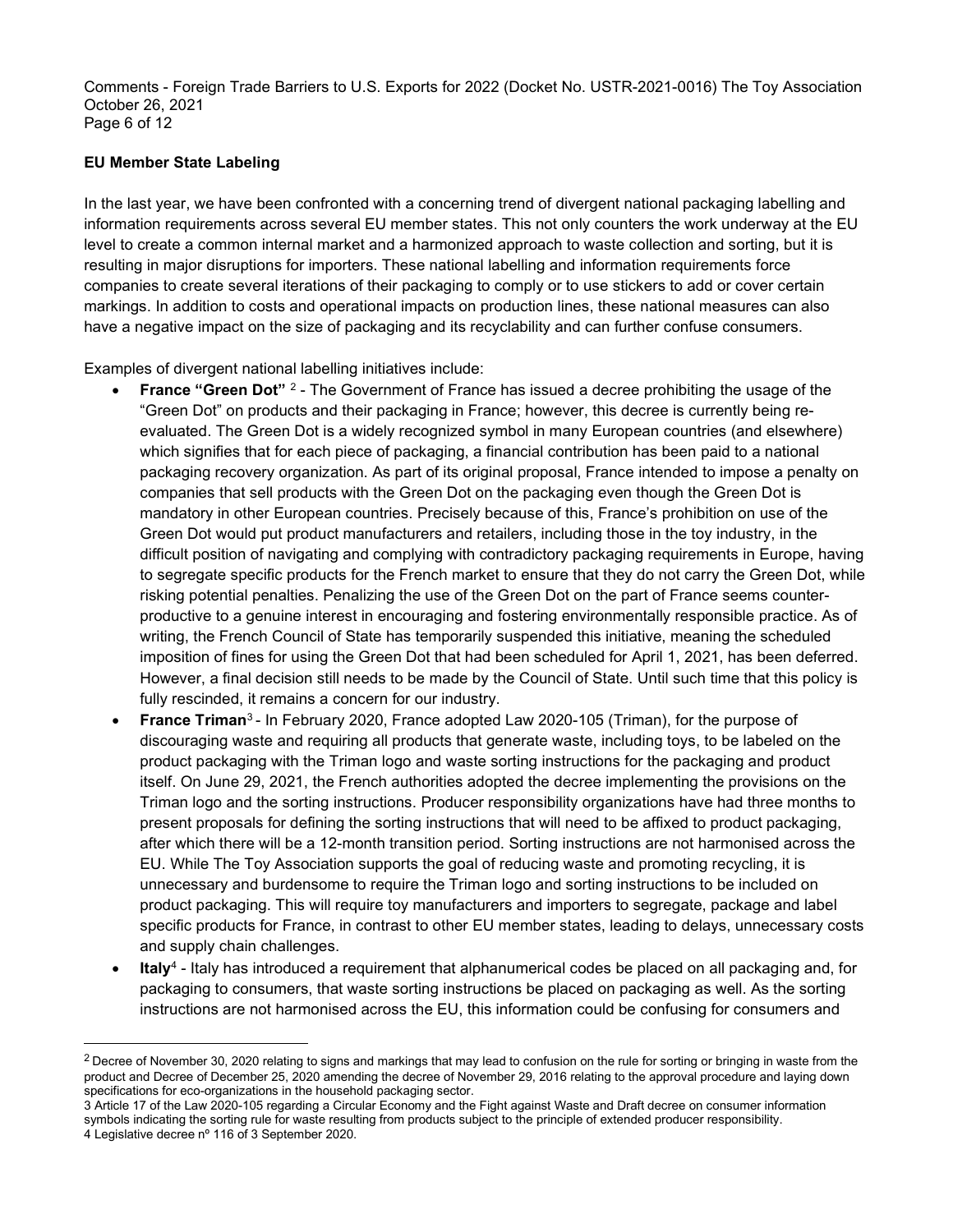Comments - Foreign Trade Barriers to U.S. Exports for 2022 (Docket No. USTR-2021-0016) The Toy Association October 26, 2021 Page 7 of 12

further burdens toy manufacturers and importers to segregate, package and label specific products for Italy. These requirements were set to enter into force 1 January 2022; however, in May 2021, legislation was passed to temporarily suspend the requirements until December 31, 2021 and to allow stock already on the market to be sold after that date. However, the issue still presents a real concern for the toy industry and other product manufacturing sectors. Further, Italy hasn't notified the EU or the WTO about this separate labelling requirement.

- Portugal<sup>5</sup> Similar to Italy, Portugal plans to implement a requirement that alphanumerical codes be placed on all packaging and for packaging to consumers, that waste sorting instructions ‒ especially the color of the bin – be placed on the packaging as well. In addition, Portugal plans to ban the use of the "tidy-man" logo for recyclable and reusable packaging. These requirements will require specific toy product packaging for the Portuguese market. The draft Decree has not been adopted yet. The Ordinance with the sorting instructions is expected to be published by December 31, 2022, setting a transitional period for compliance with the marking obligation of no less than one year. If Portugal imposes these labelling requirements, there is a serious risk that other EU Member States will also develop their own schemes. As a result, companies will be required to include multiple sorting instructions on pack or the need to create specific packaging for each Member State.
- Spain Waste Law & Green Dot A draft law pending before the Spanish Parliament would ban the destruction of unsold surpluses of non-perishables such as textiles, electrical devices, and toys, with no exemption for cases in which the product is unsafe. The European Commission is planning to introduce a similar ban under the Sustainable Products Initiative, making Spain's requirement problematic to the extent that it diverges from the anticipated EC ban. The draft law needs to be adopted by the Spanish parliament. In addition, Spain is looking to introduce additional marking provisions in a new Decree on Packaging and Packaging Waste. There is only one EPR scheme for packaging in Spain and they have selected the Green Dot as their identification symbol. Spain is the only EU member country that will make its use mandatory. Companies will need to affix this logo to its packaged products or risk fines. In addition, the French ban on the use of this symbol, as described above, prevents companies from being able to use the same packaging for two bordering EU countries.
- **Bulgaria<sup>6</sup>** Packaging labeling obligations Bulgaria has adopted a new packaging decree which makes mandatory the use of alphanumerical codes and the Mobius loop. These markings were first introduced in Bulgaria by the Packaging Ordinance of 2012; however, their use was voluntary. The decree that was adopted in December 2020 mandates the requirement by January 1, 2022 and has not been notified to the WTO by the Bulgarian government.

### Mexico

# Operation of Tianguis del Bienestar (well-being markets)

On June 21, 2021, the President of Mexico announced plans to reform the administration of Tianguis del Bienestar (well-being markets) which, as proposed, would allow for confiscated imported product to be donated to those in underprivileged communities across Mexico. The program has been positioned as a way of meeting the needs of vulnerable communities, while easing the administrative and cost issues required to manage customs warehouses.

The toy industry commends the Government of Mexico's desire to support underserved communities; however, we are concerned that the products seized by customs authorities, specifically toys, may be counterfeit and/or not

<sup>5</sup> Draft Decree-Law (fifth amendment to Decree-Law No 152-D/2017).

<sup>6</sup> Decree No 420 of 31 December 2020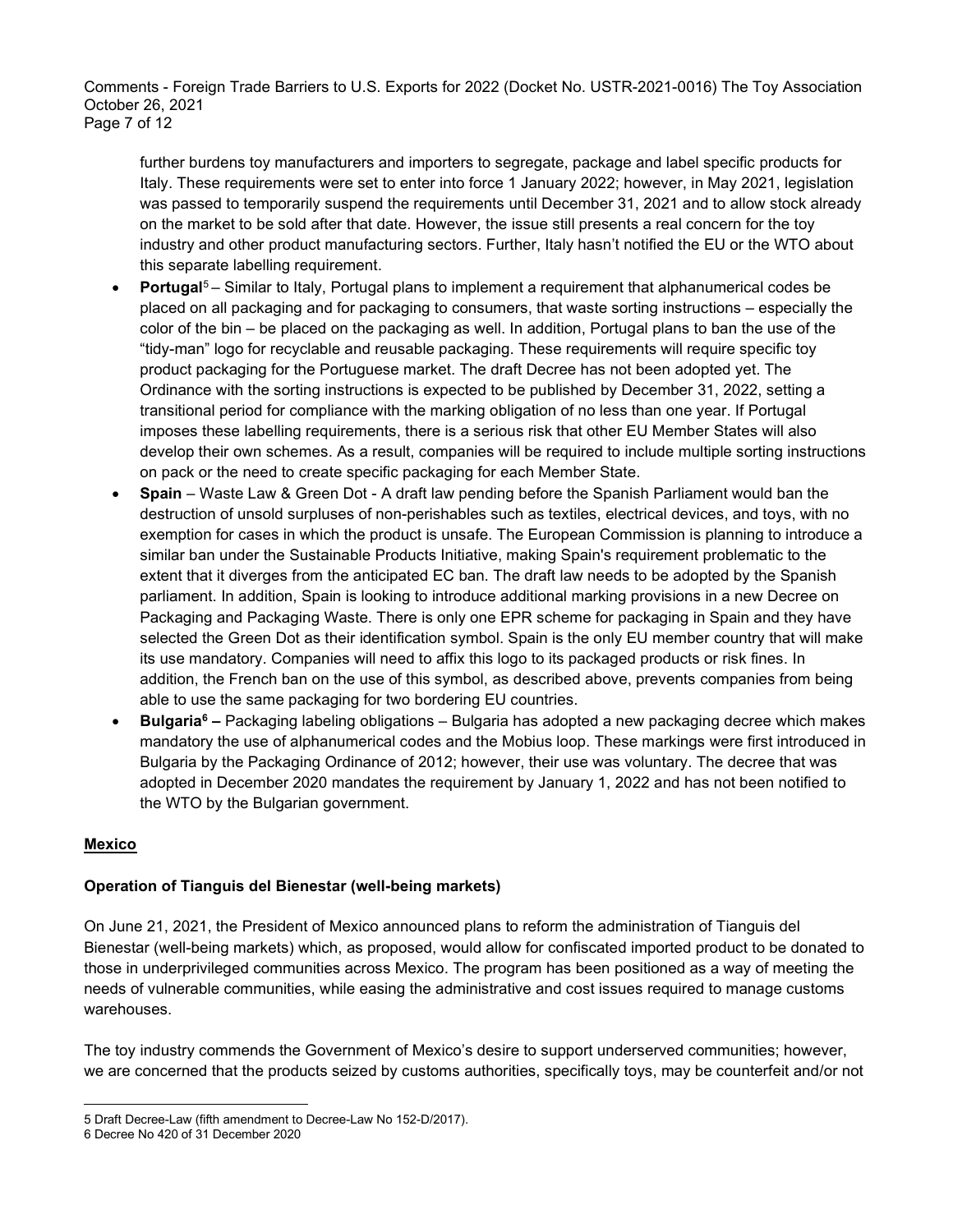Comments - Foreign Trade Barriers to U.S. Exports for 2022 (Docket No. USTR-2021-0016) The Toy Association October 26, 2021 Page 8 of 12

meet Mexico toy safety standards and may therefore present a risk to children if they are released under this proposed initiative. The successful importation of toys into Mexico requires that all toys must meet the Federal Consumer Protection Law, as well as series of Norma Oficial Mexicana (NOM) certifications that outline strict toy safety standards. Before entry, products must be tested by a certified laboratory and receive a NOM certificate. This process is often circumvented by counterfeiters and manufacturers of copycat products, whose products are consequently confiscated by Mexican customs authorities.

In terms of the WTO implications, the distribution of confiscated consumer goods also violates several legal principles and international treaties and perpetuates intellectual property infringement. Seized counterfeit toy product would effectively remain in circulation. While we understand that Mexican authorities (INDEP) have provided assurances to USTR that by law they cannot utilize goods suspected of violating intellectual property, Mexico has also indicated that they do not have the resources for proper enforcement of counterfeits.

## Republic of Korea

## Phthalates - Proposed Revision of Safety Criteria for Children's Product

Earlier this year, the Republic of Korea gave notice of a proposed revision of its safety criteria for children's product. We commend the effort to modernize Korea's safety requirement for children; however, the proposal details a significant deviation for leading international regulatory norms, specifically regarding the addition of Diisobutyl phthalate ("DIBP") as an additional restricted phthalate ester in children's products.

We do not take issue with the addition of DIBP to the list of restricted phthalates, but do have significant concerns with the aggregate limit, as it will create problems in analysis, is more stringent than necessary, and takes Korea's regulation of phthalates in toys even further out of alignment with international norms. The aggregate limit being proposed is also unnecessary to protect the health of Korea's children.

The current phthalate requirement of the "Safety Criteria for Children's Products" restricts six phthalates to a concentration level of 0.1% for the sum of all six; adding DIBP would now require a limit of 0.1% for the sum of seven phthalates. Not only is the analysis method out of alignment with international norms (which either restrict each phthalate to 0.1% individually as in the United States, or to the sum of no more than three phthalates as in the European Union), but both the existing and proposed requirements are in violation of the WTO Agreement on Technical Barriers to Trade, in that they are more stringent than necessary to achieve their stated health and safety goal.

The restricted phthalates are not intentionally added to toys but may be present at low levels as unintentional contaminants. The proposed limit of 0.1% for seven phthalates in the aggregate means that effectively, each phthalate is restricted to 0.014%, or 140 ppm. This is too close to the practical quantitation limit (PQL) for the restricted phthalate esters in plastic matrices in most commercial laboratories (approximately 100 ppm) to allow reliable results, and as such it will be very difficult for manufacturers to confirm compliance, given the low expected concentration levels in toys, as well as commonly encountered matrix interferences.

We are urging Korea officials to align with international norms by allowing 0.1% of each phthalate individually; this will align with international norms and be adequately protective for two reasons:

 Scientific authorities in both the EU (European Chemicals Agency, evaluating REACH restrictions) and the U.S. (Consumer Product Safety Commission, relying on the opinions of a scientific Chronic Hazards Advisory Panel) have determined that the 0.1% limit for each phthalate is protective of children's health; and,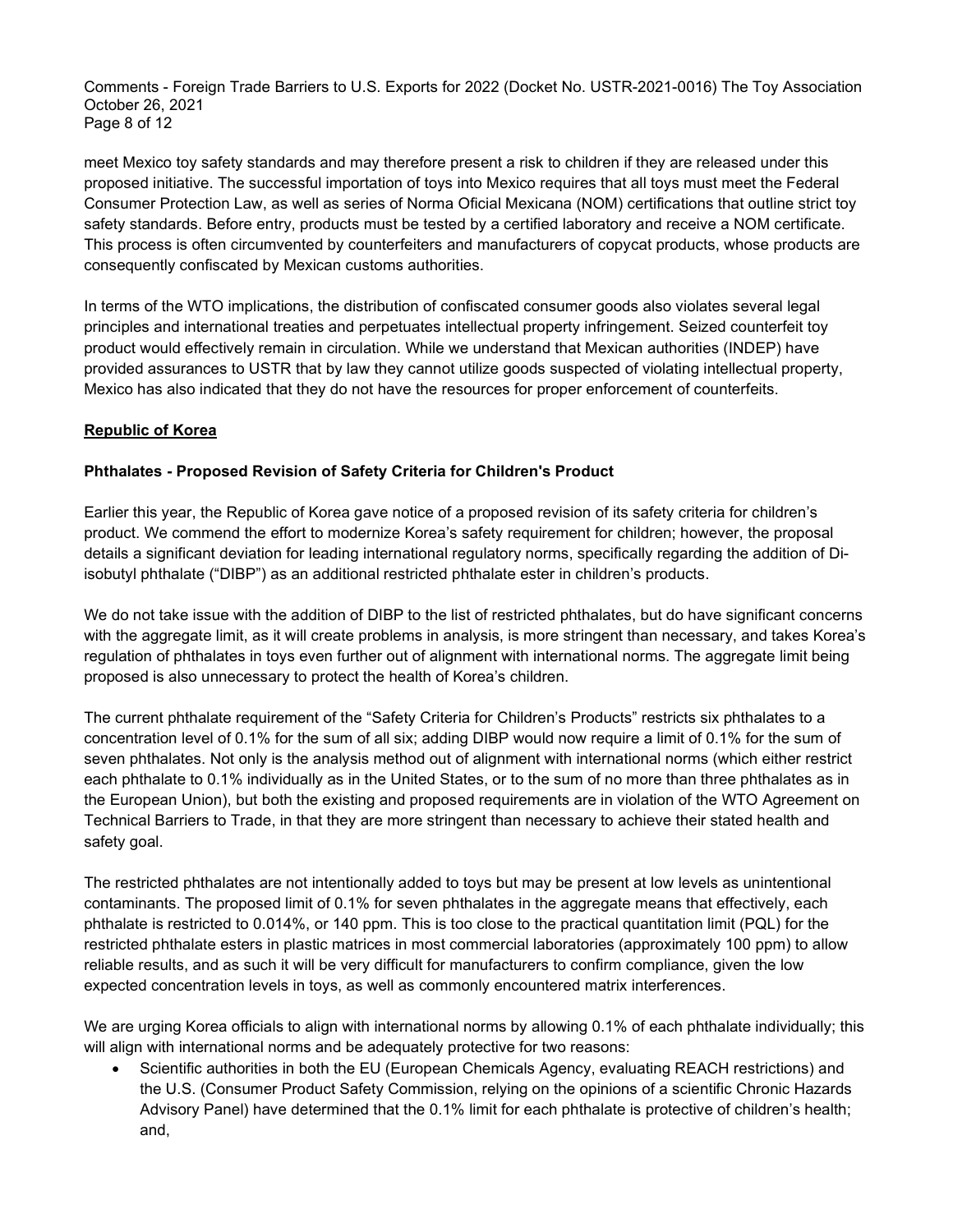Comments - Foreign Trade Barriers to U.S. Exports for 2022 (Docket No. USTR-2021-0016) The Toy Association October 26, 2021 Page 9 of 12

• It is uncommon for more than one phthalate contaminant to be encountered in a single toy.

## Proposed Amendments to the Act on the Promotion of Saving and Recycling of Resources

The Republic of Korea is proposing an amendment to its Act on the Promotion of Saving and Recycling of Resources ("the Act") that would make it mandatory to label the material and packaging method, including space ratio and amount of packaging, on the surface of packages. The proposed amendment would also include a substantial fine.

While the objective of the proposal to reduce packaging waste is commendable, its implementation would result in substantial costs and supply chain burdens for toys imported into the Republic of Korea because it would impose country-specific labeling requirements. Requiring mandatory labeling of details regarding the packaging, testing and compliance will pose burdens of administering such a requirement, resulting in interruptions, inefficiencies, and related increased costs in the product supply chain. Notably, testing to certify compliance with the existing Act would be completed post-production of a product. Requiring subsequent labeling following such testing, to add the information required under the Amendment, lengthens and complicates the path to market.

Among the likely burdens the proposed Amendment creates are that of administering the addition of required labels; managing storage and logistics of product before and after testing and procedures for segregating inventory; delays to the process, and the related materials and administrative costs associated with these added requirements and complexities. Further, we note that increased production costs related to the added administrative requirements of the Amendment – ultimately resulting in increased retail cost to consumers – and yet the information provided on such labeling may not be sufficiently useful or valuable to consumers to merit the increased cost.

# Russia

### Psychological Safety Assessment Proposal for Toys

In January 2021, Russia's Ministry of Health posted a revised draft law that would establish an unprecedented and highly arbitrary psychological assessment of toys, games and play structures for the stated purpose of protecting children's mental health. An assessment could be initiated on the request of any party.

In application, the proposed law would require a commission of experts from federal budgetary institutions to conduct an evaluation of a product with respect to whether it is deemed to promote any of the following harms: harm to one's self or harm, violence or cruelty to other people or animals; drug, tobacco and alcohol consumption; sexual violence and pornography; prostitution, vagrancy and gambling; deaths in a form degrading human dignity; and insulting the religious feelings of believers. Should the commission of experts deem a product to be promoting any such harm, the commission opinion would be sent to the federal body responsible for consumer protection to resolve the issue by, inter alia, suspending the product's circulation in commerce. There are no standards for the above evaluations, creating a risk that toys could be banned arbitrarily. Although the Russian government refers to the proposed scheme as "voluntary," it is our understanding that toys can be "nominated" for review and a manufacturer cannot refuse to participate in the commission's evaluation process, clearly creating the risk of product being forced from the market.

The draft law is currently undergoing inter-ministerial review and will need to be submitted to the State Duma before adoption. A similar proposal filed by Kazakhstan for the Eurasian Economic Union (EAEU) was opposed by the United States and the EU in the WTO TBT Committee, with the argument that international age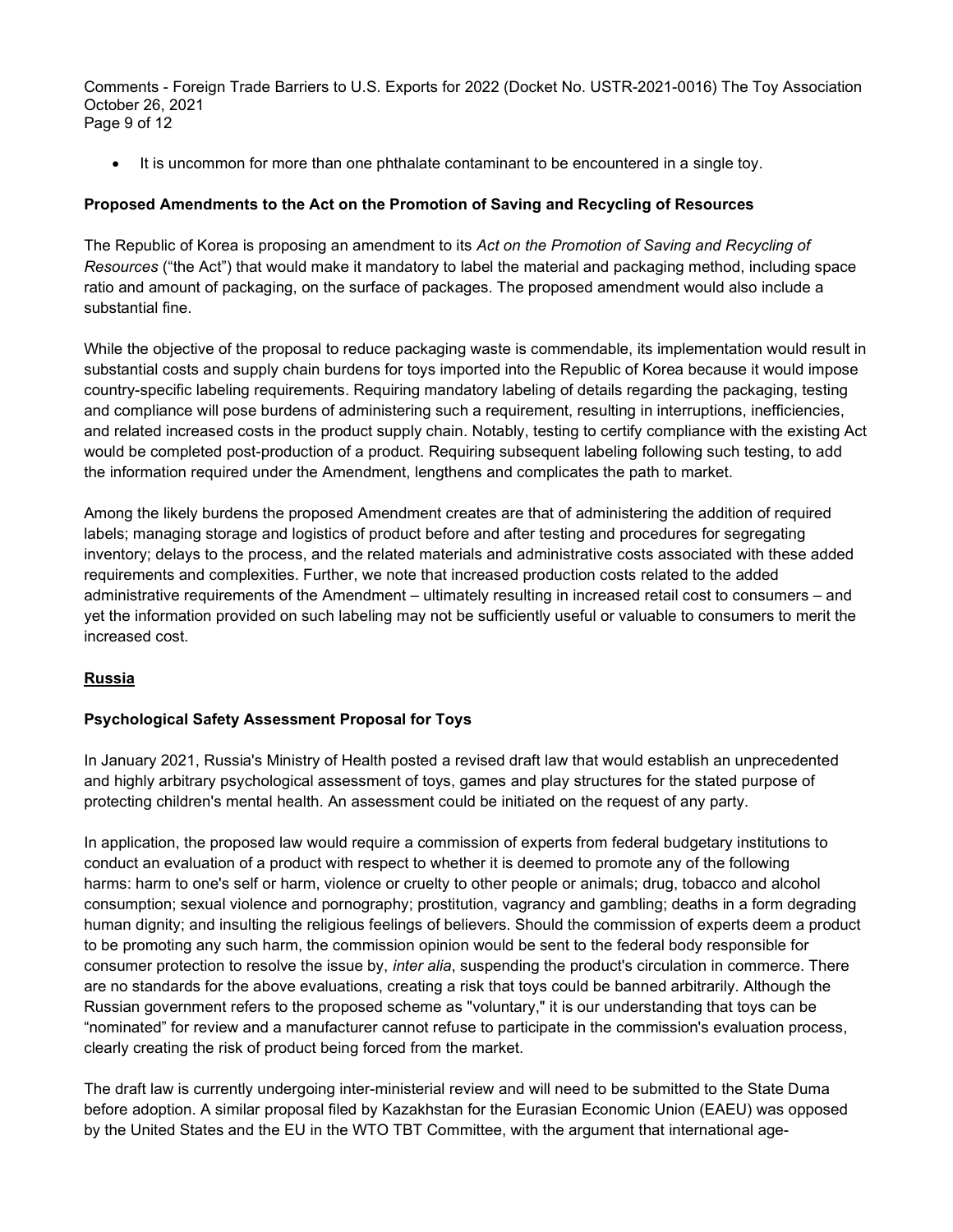Comments - Foreign Trade Barriers to U.S. Exports for 2022 (Docket No. USTR-2021-0016) The Toy Association October 26, 2021 Page 10 of 12

appropriateness guidelines were a more appropriate means to address the issue. That Kazakhstan proposal was subsequently put on hold.

The U.S. toy industry has deep concerns with this Russian proposal for many reasons. As a threshold matter, there is no international standard for psychological safety, and it would be impossible to develop one because evaluating toys based on whether they promote or discourage certain views or behaviors is necessarily a subjective exercise and a parental prerogative. Should Russia adopt a mandatory psychological safety standard for toys, it would lead to the arbitrary exclusion of certain toys from the market to the detriment of Russian children who would lose the opportunity to enjoy creative and fun toys available to other children around the world. In addition, it is likely that toys from non-Russian manufacturers would be disproportionately affected by such a provision, which would place Russia in violation of its obligations as a member of the WTO.

### Eurasian Economic Union (EAEU)

#### Current ban on recycled content in toys

An EAEU technical regulation promulgated in 2011 (Customs Union 008/2011) established mechanical and chemical safety standards for toys. One provision that, while unusual, attracted little attention at the time was a ban on the use of recycled content in toys. Specifically, Article 4, clause 2 states: "The use of materials obtained as a result of the recycling of the used materials is not allowed in toys" (although it does allow the use of in-house waste materials).

This ban is inconsistent with global toy safety standards. Given the growing importance of sustainability and the extensive efforts being undertaken by U.S. toy companies to that end, the use of recycled materials has become an increasingly important tool for manufacturers to promote that objective. As they adapt their product lines accordingly, toy companies are finding that some of their most environmentally friendly toys cannot be sold in Russia and other EAEU markets given the ban on recycled content.

The ban on recycled content is unnecessary because the subject regulation, as well as Customs Union 007/2011 of EAEU, already lay down extensive requirements addressing the mechanical and chemical safety of the materials used in toys, including strict limits on a range of chemical substances regardless of their origin. These provisions correspond with the principles contained in international toy safety standards. Additionally, we note that there exist no test methods capable of determining whether recycled materials are present. It is understood that effort has been initiated by government officials to update these technical regulations, which assumes the proposal would eventually be notified to the WTO.

### Ukraine

### Current restriction on recycled content in toys

Similar in principle to the EAEU ban on recycled content in toys, the Ukraine government published in December 1998, a regulation<sup>7</sup> that restricts the use of recycled content in toys. Specifically, it reads that "recycling materials (not more than 30% of impurities to the main material) are allowed for the production of toys and games for children over three years," subject to the permission of the Ministry of Health. For several years, The Toy Association has advocated to have the 30% limit on the use of recycled materials removed. The restriction is at

<sup>7</sup> State sanitary rules and safety standards of toys and children's health games in Dsanpin 5.5.6.012-98 (Approved December 30, 1998)